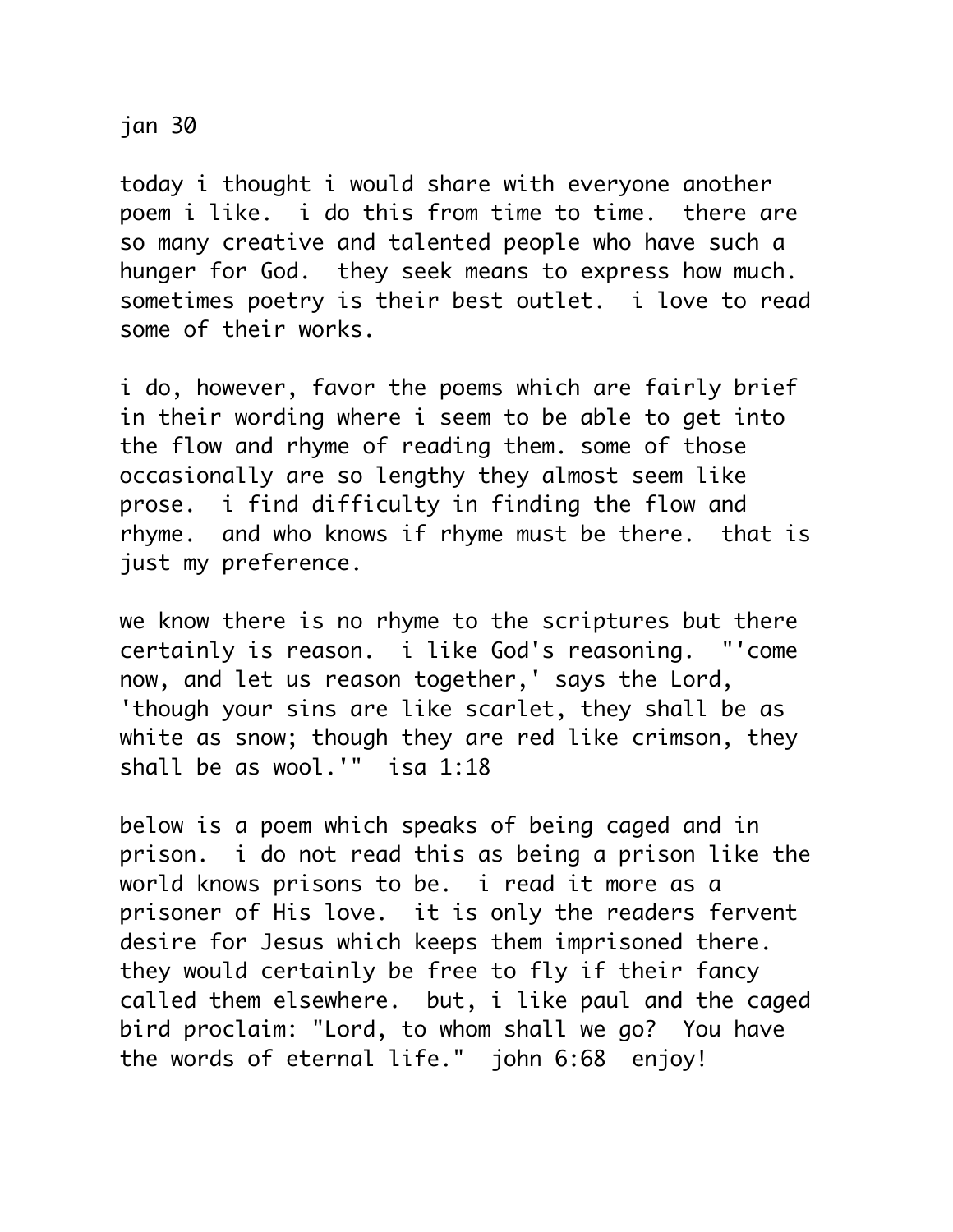## RESIGNATION

a little bird i am, shut from the fields of air; and in my cage i sit and sing to Him who placed me there; well pleased a prisoner to be, because, my God, it pleases Thee.

naught have i else to do; i sing the whole day long; and He whom most i love to please doth listen to my song; He caught and bound my wandering wing, but still He bends to hear me sing.

Thou has an ear to hear, a heart to love and bless; and though my notes were e'er so rude, Thou wouldst not hear the less; because Thou knowest, as they fall, that love, sweet love, inspires them all.

my cage confines me round; abroad i cannot fly; but though my wing is closely bound, my heart's at liberty. my prison walls cannot control the flight, the freedom, of the soul.

o, it is good to soar these bolts and bars above, to Him who purpose i adore; whose providence i love;